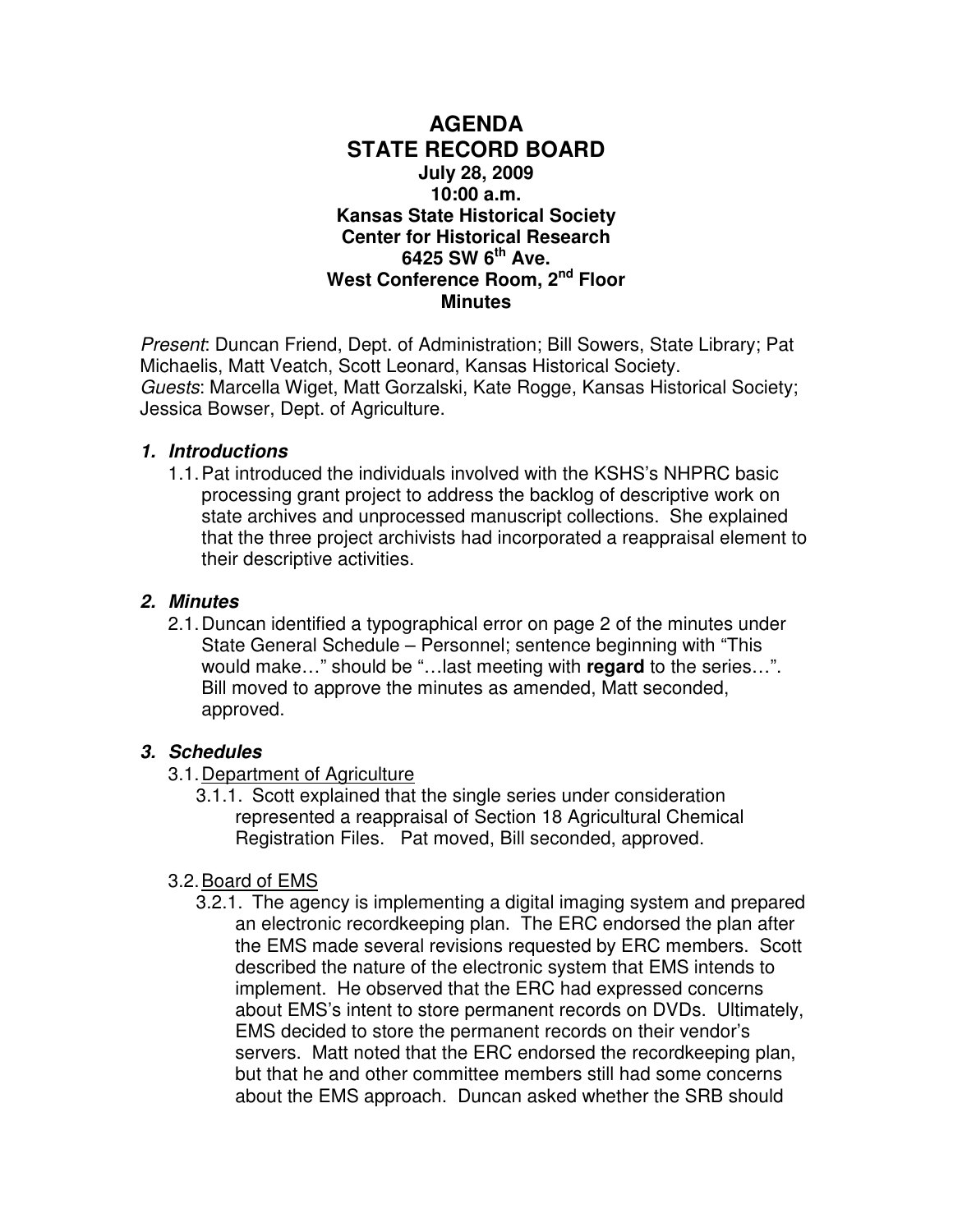send a letter to EMS expressing its concerns. Pat agreed that SRB should send a letter to EMS encouraging the agency to include in its vendor contract provisions that would ensure the agency could retrieve its records in the event the vendor goes out of business. She also suggested that the letter include language that expresses the SRB's view that EMS has designated several series for permanent retention that normally would not be viewed as having enduring value. Duncan and Mike suggested that the SRB could and perhaps should choose to revise the retention period for those EMS records that do not possess enduring value from "permanent" to an appropriate retention period. Pat proposed tabling the record series 002, 003, 007, 009, 014, and 015 pending additional discussions with EMS concerning their designation for permanent retention – SRB does not believe these series possess enduring value.

- 3.2.2. Mike suggested amending the restrictions on the Investigation Files to add KSA 45-221(a)(3) and (30) as well as 45 CFR Parts 160 and 164 (HIPAA).
- 3.2.3. Scott asked for clarification on whether the board preferred the "Disposition" field to read "Permanent" or "See Comments" for those records that EMS will retain permanently. The board expressed a preference for the word "permanent," and several record series will be revised to reflect this preference.
- 3.2.4. Pat moved approval of the schedule as amended with the exception of the specific series note, Mike seconded, approved.
- 3.3. Local General Schedule for County Clerks
	- 3.3.1. The Motor Vehicle Records series is duplicated on the County Treasurer's retention schedule. The Treasurer keeps the records for 3 years and the County Clerks feel that they only need to maintain the records for 1 year. Matt moved, Bill seconded, approved.

# 3.4. Health Care Stabilization Fund

3.4.1. Scott noted that the KSHS project archivists recommended that the HCSF Claim Files be reappraised from archives to destroy. Duncan moved, Pat seconded, approved.

#### 3.5. Kansas Lottery

3.5.1. Scott stated that the Quality Control Instant Kansas Lottery Ticket Packs also were reappraised from archives to destroy at the recommendation of the project archivists. Pat moved, Bill seconded, approved.